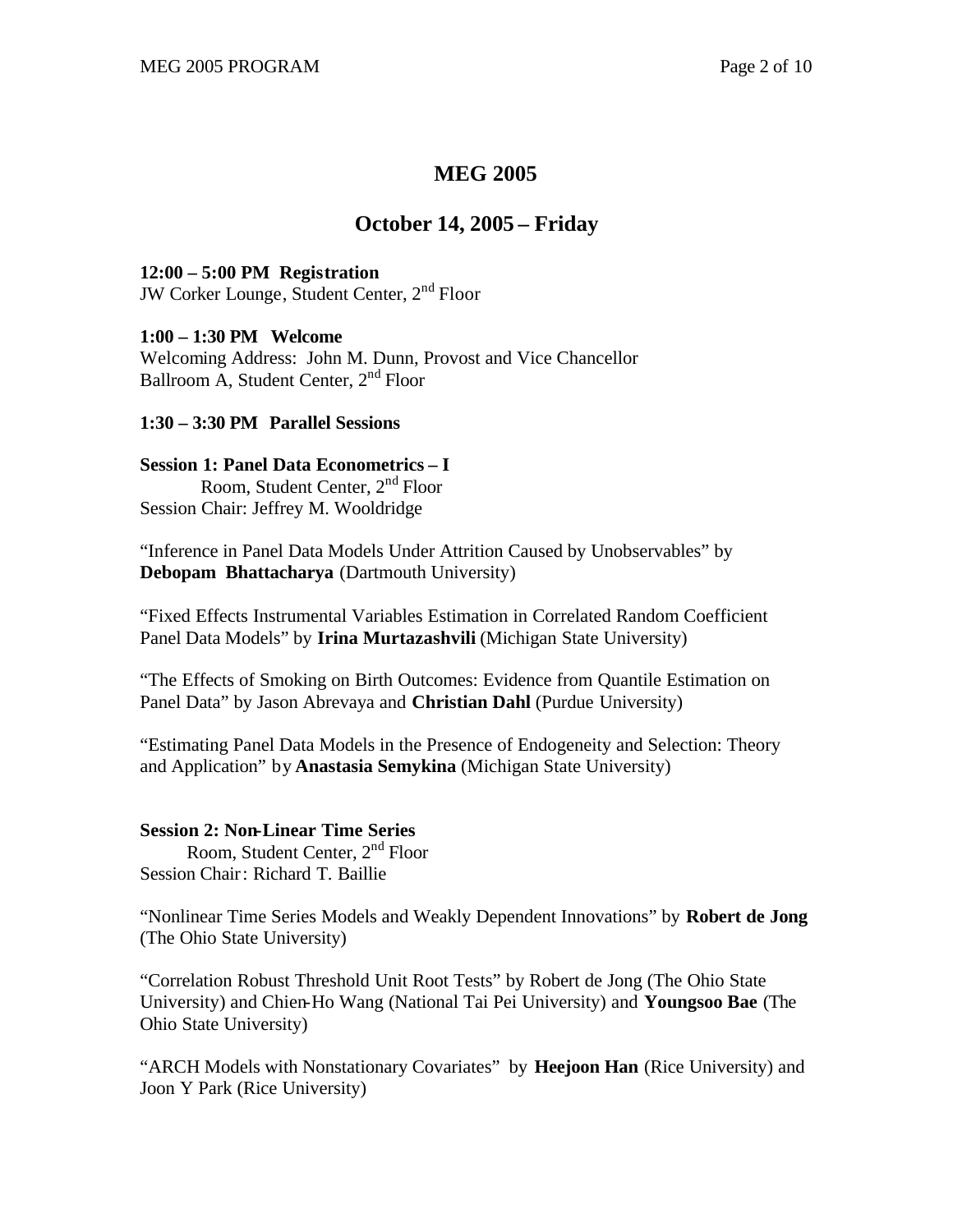"Testing for Neglected Nonlinearity in Long Memory Models" by **Richard T Baillie**  (Michigan State University) and George Kapetanios (Queen Mary University of London)

# **Session 3: Estimation**

 Room, Student Center 2nd Floor Session Chair**:** Taisuke Otsu

"Partially Adaptive Estimation Via the Maximum Entropy Densities" by **Ximing Wu** (University of Guelph) and Thanasis Stengos (University of Guelph)

"Conditional Value at Risk and α-Risk Under Regression Quartiles" by **Sung Yong Park** (University of Illinois at Urbana-Champaign).

"What Do We Estimate in Production Function Regressions? Critique and New Approaches" by **Yuriy Gorodnichenko** (University of Michigan)

"Minimax Estimation and Testing for Moment Condition Models Via Large Deviations" by Yuichi Kitamura (Yale University) and **Taisuke Otsu** (Yale University)

# **Session 4: Nonparaemtric Methods**

 Room, Student Center, 2nd Floor Session Chair: Herman J Bierens

"Nonparametric Regression Estimation with General Parametric Error Covariance" by **Carlos Martins-Filho** (Oregon State University) and Feng Yao (University of North Dakota)

 "Rate-Optimal Nonparametric Inference for Conditional Quantile Processes" by **Chuan Goh** (University of Toronto)

"A Modified Nonparametric Prewhitened Covariance Estimator" by **Masayuki Hirukawa** (Concordia University)

"Semi-Nonparametric Competing Risks Analysis of Recidivism" by **Herman J Bierens** (Pennsylvania State University) and Jose R Carvalho (CAEN, Universidade Federal do Ceara)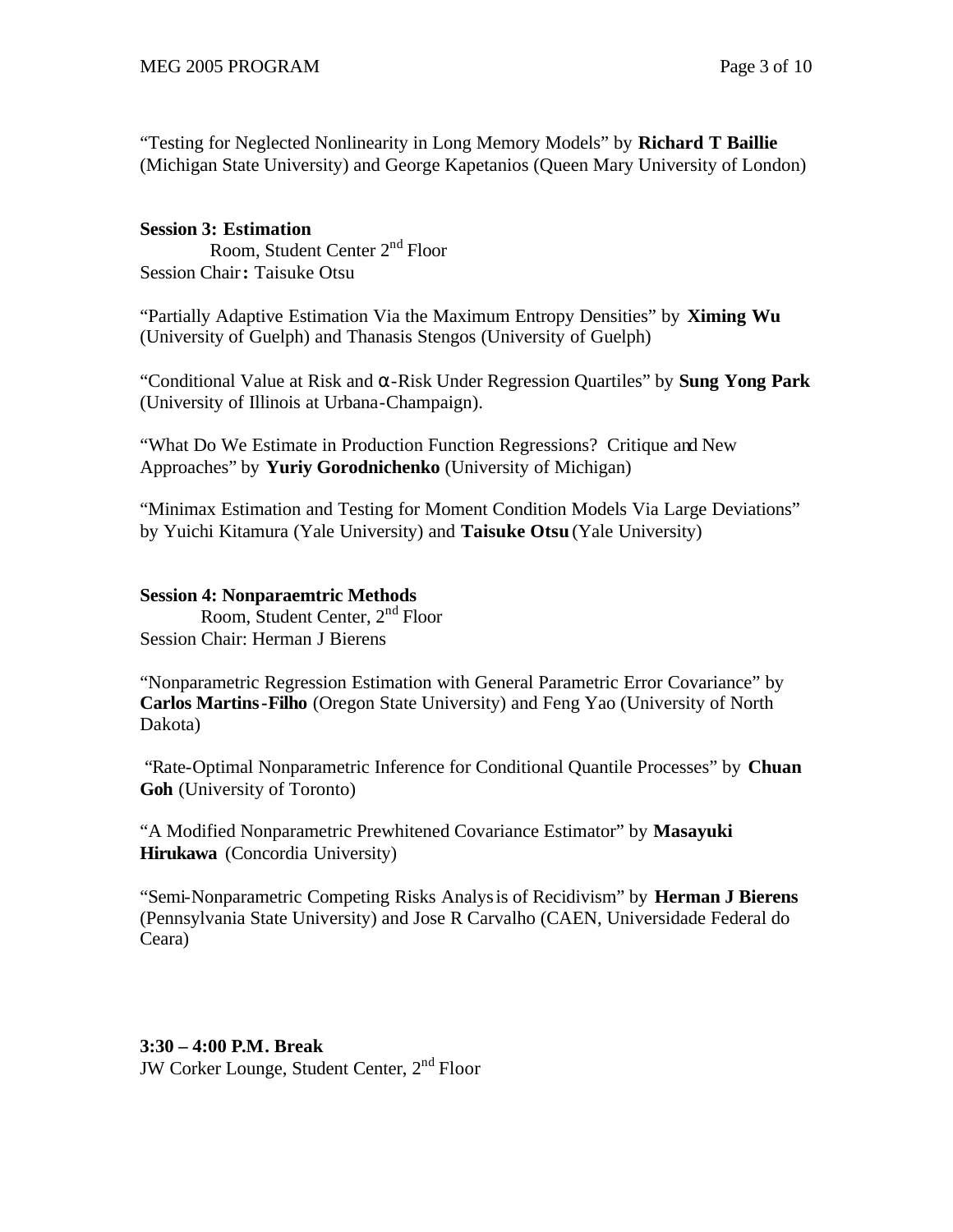# **4:00 – 5:30 P.M. Parallel Sessions**

# **Session 5: Bayesian Techniques**

 Room, Student Center, 2nd Floor Session Chair: Arnold Zellner

 "Structural Breaks Between Determinacy and Indeterminacy in Estimated DSGE Models: A Bayesian Change-Point Approach" by Anatoliy Belaygorod (Washington University) and Siddharta Chib (Washington University) and **Michael Dueker** (Federal Reserve Bank of St Louis)

"Comparing the Cost of Coal and Natural Gas Electricity Generation" by **Xia Zhao**  (Louisiana State University) and Dek Terrel (Louisiana State University) and Andrew Kleit (The Pennsylvania State University)

"Bayesian Information Processing" by **Arnold Zellner** (University of Chicago)

# **Session 6: Time Series Econometrics I**

 Room, Student Center, 2nd Floor Session Chair: Walter Enders

"Powerful Tests for Unit Roots in Models with Unknown Deterministic Structure" by **Helle Bunzel** (Iowa State University) and Jan Jacobs (University of Gröningen)

"A Steady-State Approach to Trend/Cycle Decomposition of Regime-Switching Processes" by **James Morley** (Federal Reserve Bank of St Louis) and Jeremy Piger (Federal Reserve Bank of St Louis)

"Cointegration Tests Using Instrumental Variables Estimation and the Demand for Money in England" by Kyung So Im (University of Central Florida) and Junsoo Lee (University of Alabama) and **Walter Enders** (University of Alabama)

# **Session 7: Model Selection**

 Room, Student Center, 2nd Floor Session Chair: Yongil Jeon

"An S-Estimation Based Model Selection" by Arie Preminger and **Shinichi Sakata**  (University of British Columbia)

"Robust LM Misspecification Test for Selection Models (With an Application to Women's Labor Supply) by **Gabriel Montes Rojas** (University of Illinois at Urbana-Champaign)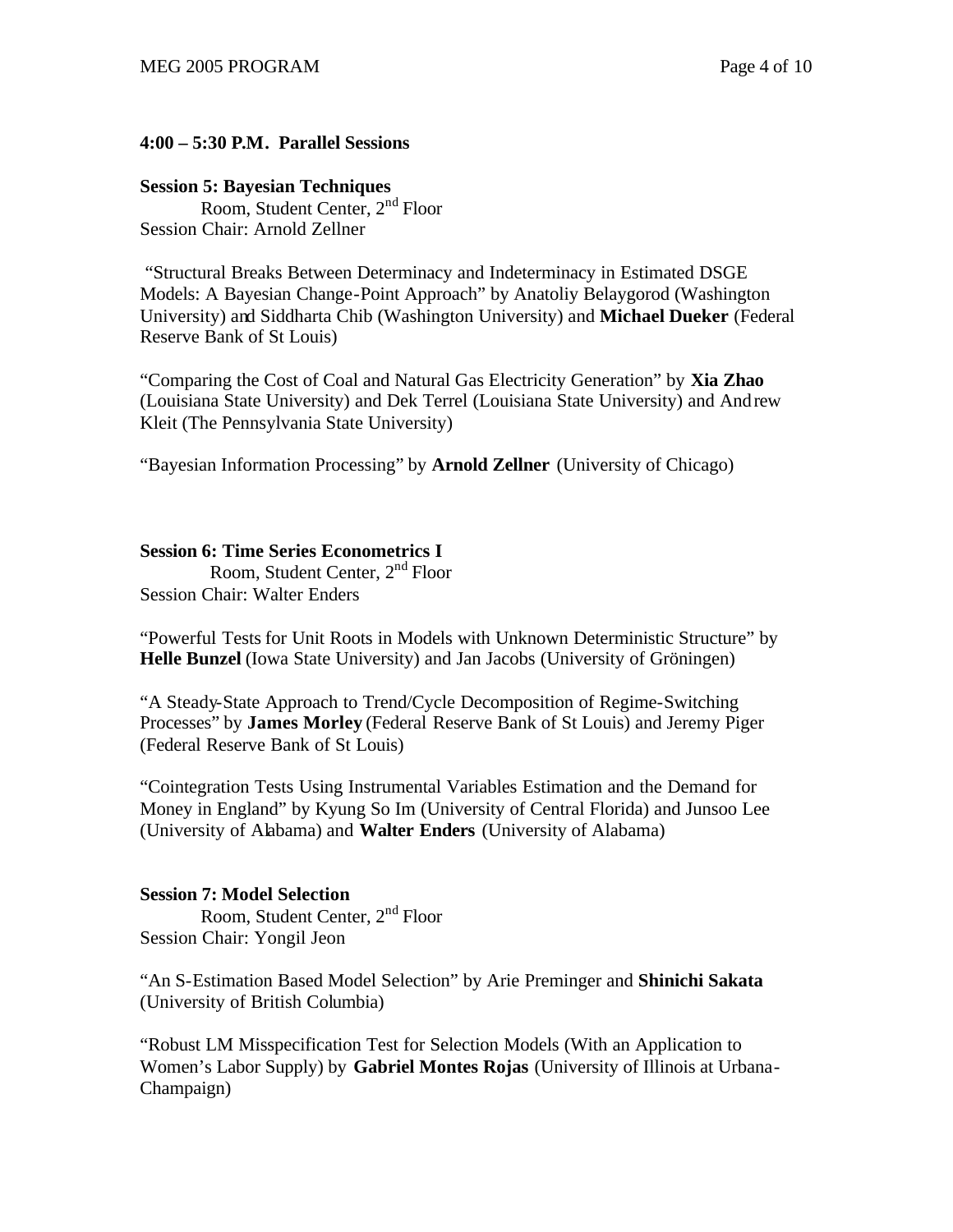"Country Models and Global Models-A New Set of Research Tools?" by Clive Granger (University of California-San Diego) and **Yongil Jeon** (Central Michigan University)

#### **Session 8: Forecasting**

 Room, Student Center, 2nd Floor Session Chair: Kajal Lahiri

"Optimal Forecasting with Asymmetric Power Loss" by **Matthew Higgins** (Western Michigan University)

"Forecasting with Weakly Nested Models" by Todd E Clark (Federal Reserve Bank of Kansas City) and **Michael McCracken** (University of Missouri-Columbia)

"How Quickly Do Forecasters Incorporate News? Evidence from Cross-country Surveys" by Gultekin Isiklar (University of Albany-SUNY) and **Kajal Lahiri** (University of Albany-SUNY) and Prakash Loungani (International Money Fund)

#### **Reception 6: 00 – 7:00 P.M.**

JW Corker Lounge, Student Center, 2nd Floor

#### **Dinner 7:00**

Ballroom A and C, Student Center, 2<sup>nd</sup> Floor

#### **Dinner Presentation**

Remarks and Introduction of Speaker: Shirley Clay Scott, Dean, College of Liberal Arts

**William H. Greene** , New York University

"The Rise of the Machines: Simulation Based Econometrics"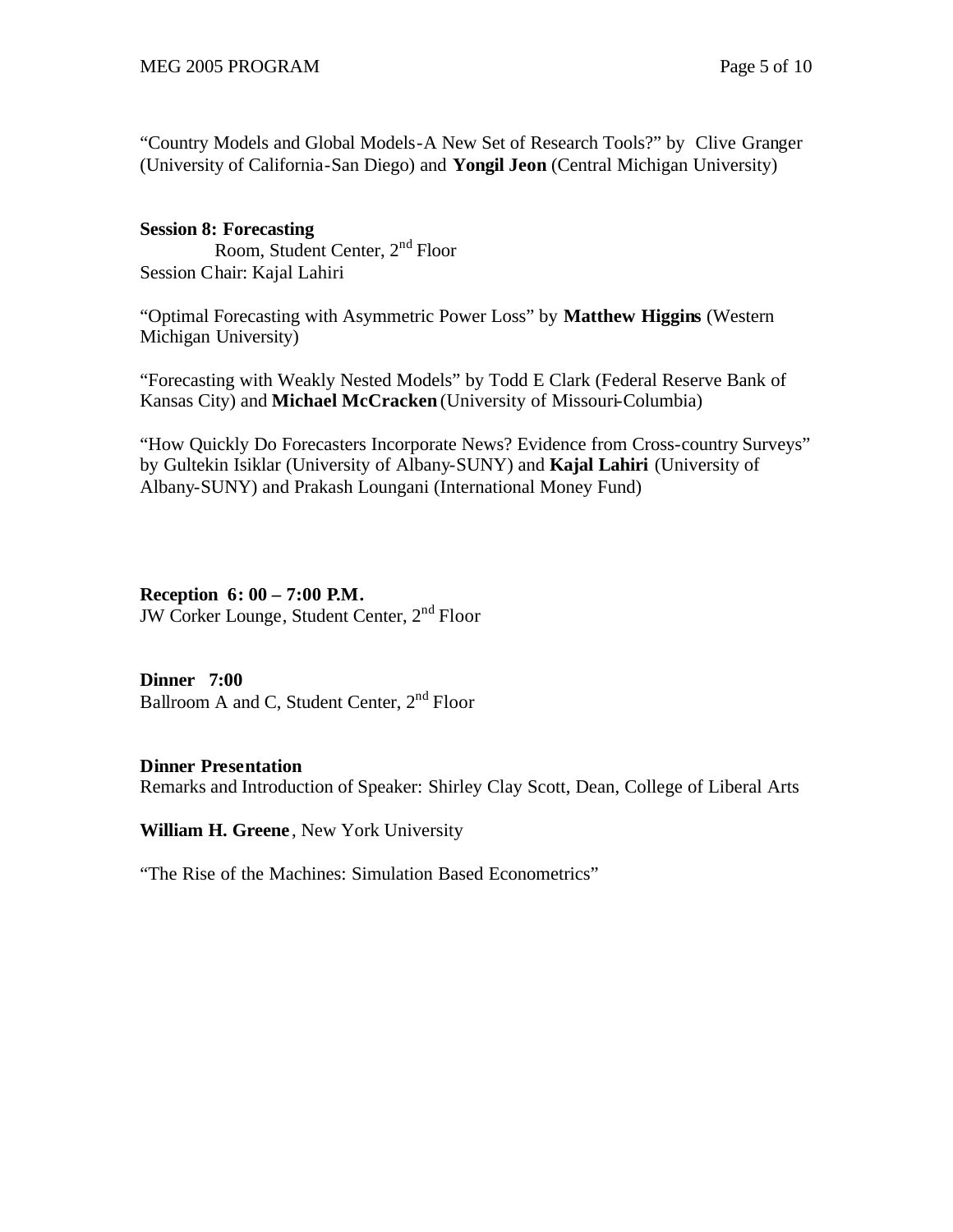# **October 15, 2005 – Saturday**

#### **8:00 – 12:00 Registration.**

#### **8:00 – 8:30 A.M. Continental Breakfast**

JW Corker Lounge**,** Student Center, 2nd Floor

#### **8:30 – 10:00 AM Parallel Sessions**

#### **Session 9: Econometrics Methods I**

 Room, Student Center, 2nd Floor Session Chair: Petr Zemçík

"Instrumental Variables Regression With Weak Instruments and Near Exogeneity" by **Ying Fang** (University of Pittsburgh)

"Maximum Entropy Bootstrap Inference for Nelson-Plosser Data" by **H.D. Vinod** (Fordham University)

"Who's Afraid of Reduced-Rank Parameterizations of Multivariate Models? Theory and Example" by Scott Gilbert (Southern Illinois University-Carbondale) and **Petr Zemcik** (CERGE-EI, Czech Republic)

**Session 10: Panel Data Econometrics II** Room, Student Center, 2nd Floor Session Chair: Walter J. Mayer

"Panel Predictive Regressions in Finance and Economics" by **Ryan Greenaway-McGrevy** (University of Auckland) and Donggyu Sul (University of Auckland)

"Debt or Equity: Does it Matter for Firm Size Dynamics?" by **Kim Huynh** (Indiana University) and Robert Petrunia (Lakehead University)

"A Semiparametric Disequilibrium Panel Data Model with Fixed Effects and a Test of Equilibrium Versus Disequilibrium Hypotheses" by **Walter Mayer** (University of Mississippi) and Yuncan Cen (University of Mississippi)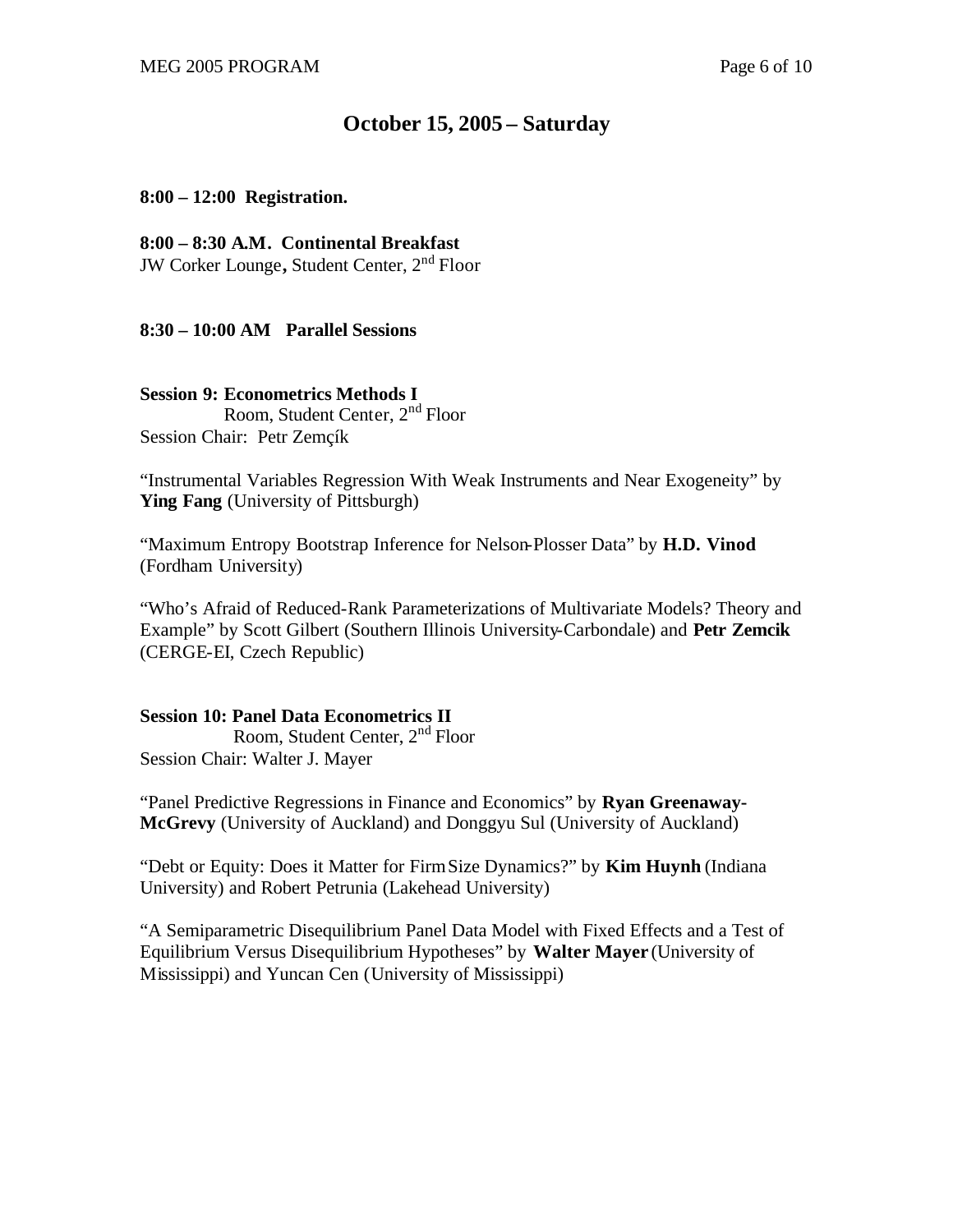# **Session 11: Applied Time Series Analysis I**

 Room, Student Center, 2nd Floor Session Chair: Jack K. Strauss

"An Empirical Investigation of the Monetary Exchange Rate Model with Nonlinear Adjustments" by Bonghan Kim (Kongju National University) and **Young-Kyu Moh** (Tulane University)

"Analysis of Effective Real Exchange Rate Volatility Under Markov Chain Framework: Some New Evidence" by **Monzur Hossain** (National Graduate Institute for Policy Studies, Tokyo) and Kenichi Ohno (National Graduate Institute for Policy Studies, Tokyo)

"Structural Breaks and GARCH Models of Exchange Rate Volatility" by David Rapach (Saint Louis University) and **Jack Strauss** (Saint Louis University)

# **10:00 – 10:30 AM Break**

JW Corker Lounge, Student Center, 2nd Floor

## **10:30 AM – 12:00 Noon Parallel Sessions**

#### **Session 12: Econometrics in Historical Perspective**

 Room, Student Center, 2nd Floor Session Chair: Pradosh Simlai

"Econometrics in Retrospect and Prospect" by **Aris Sponos** (Virginia Tech)

"Estimating Functions and Equations: An Essay on Historical Developments with Applications to Econometrics" by Anil K Bera (University of Illinois at Urbana-Champaign) and Yannis Bilias (University of Cyprus) and **Pradosh Simlai** (University of Illinois at Urbana-Champaign)

# **Session 13: Time Series Econometrics II**

 Room, Student Center, 2nd Floor Session Chair: Emma M. Iglesias

"Neglecting Parameter Changes in Autoregressive Models" by **Eric Hillebrand** (Louisiana State University)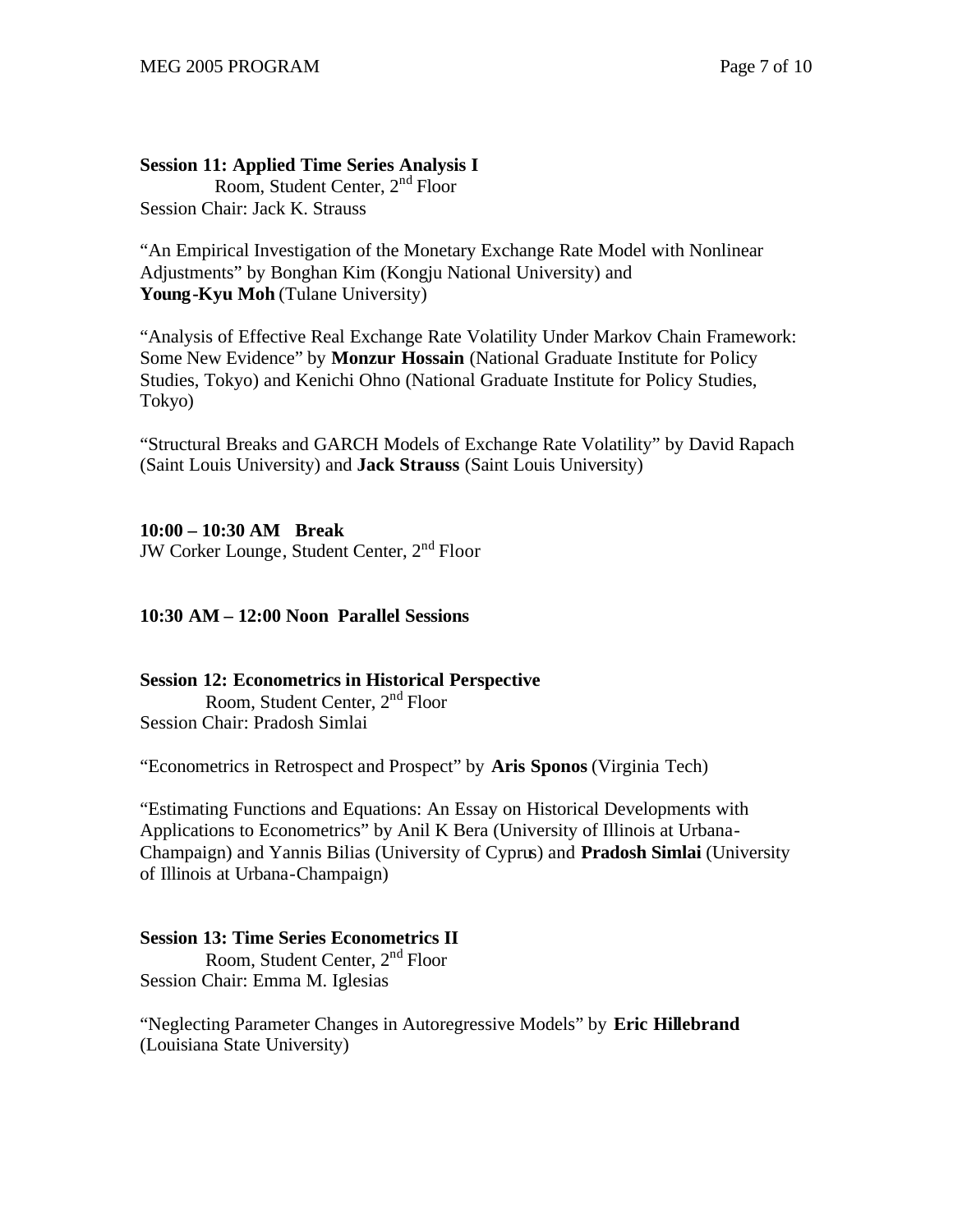"Bootstrap Inference for Stationarity" by **Biing-Shen Kuo** (National Chengchi University) and Ching-Chuan Tsong (National Chinan University)

"Finite Sample and Optimal Adaptive Inference in Possibly Nonstationary General Volatility Models with Gaussian or Heavy -Tailed Errors" by Jean-Marie Dufour (Université de Montreal) and **Emma M Iglesias** (Michigan State University)

#### **Session 14: Applied Econometrics**

 Room, Student Center, 2nd Floor Session Chair: Debasri Mukherjee

"A Nonparametric Examination of Capital-Skill Complementarity" by **Daniel Henderson** (State University of New York-Binghamton)

"High-Frequency Principal Components and Evolution of Liquidity in a Limit Order Market" by **Konstantin Tyurin** (Indiana University)

"Aid, Policies, and Growth in Developing Countries: A New Look at the Empirics" by Eskander Alvi (Western Michigan University) and **Debasri Mukherjee** (Western Michigan University) and Elias Kedir Shukralla (Western Michigan University)

# **12:00 – 1:30 PM Lunch Campus Lake Pavilion by Boat Dock**

**1:30 – 3:00 P.M. Parallel Sessions**

### **Session 15: Econometric Methods II**

 Room, Student Center, 2nd Floor Session Chair: Deepankur Basu

"Nonparametric Estimation of Large Auctions with Risk Averse Bidders" by **Xiaodong Liu** (The Ohio State University)

"Binary Choice under Social Interaction: An Empirical Study of Manski-Brock-Durlauf's Model With and Without Subjective Data of Expectation" by Lung-fei Lee (The Ohio State University) and **Ji Li** (The Ohio State University)

"Dynamic Multinomial Ordered Choice" by **Deepankur Basu** (The Ohio State University) and Robert de Jong (The Ohio State University)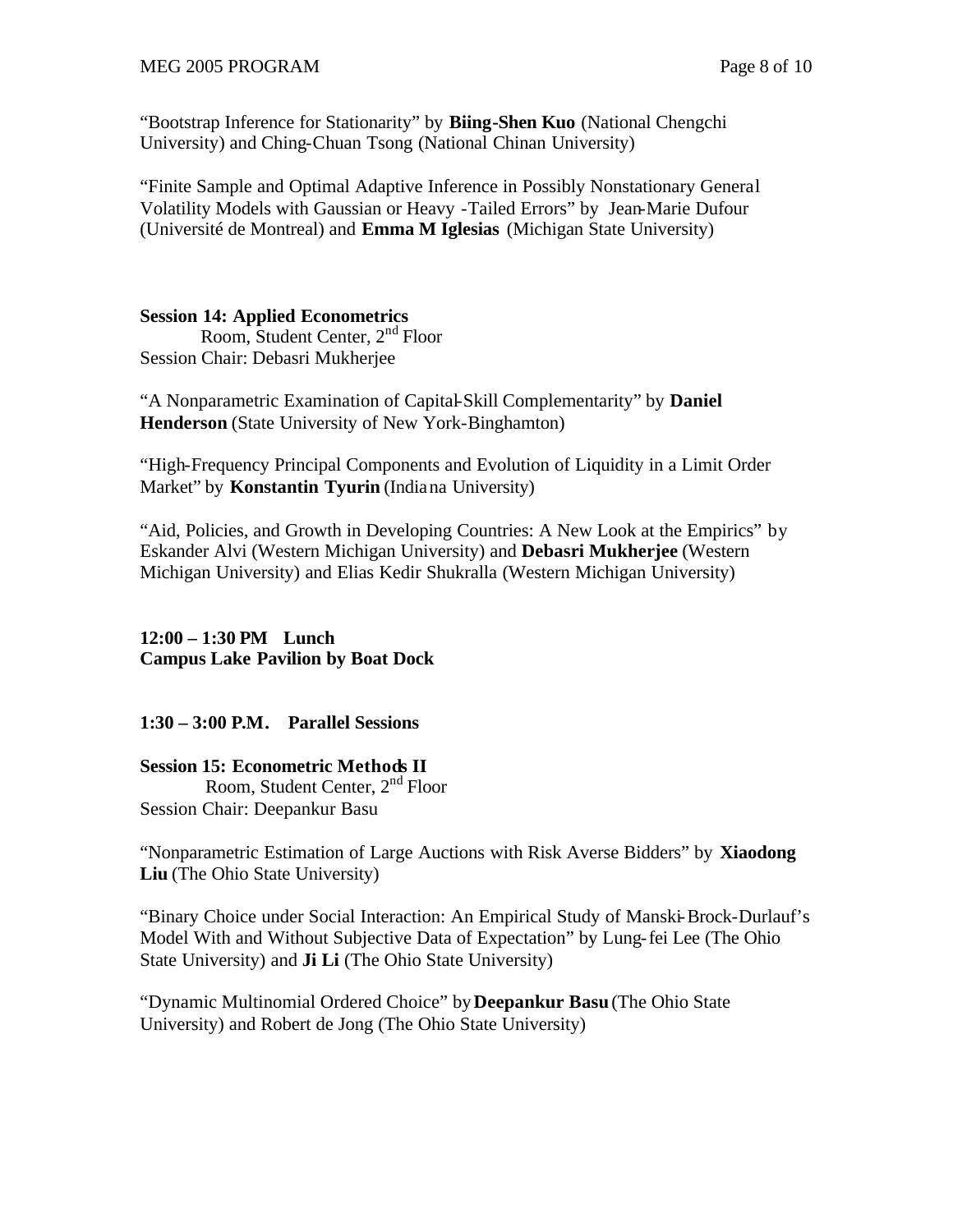# **Session 16: Time Series in Panel Data**

 Room, Student Center, 2nd Floor Session Chair: Donggyu Sul

"Estimation and Testing of the ARCH(1) Effect in Panel Data when N and T are Large" by **Chang-Ching Lin** (University of Michigan)

"How Useful are Tests for Unit-Root and Stationarity in Capturing Mean Reversion of Nonlinear Stationary Processes?" by **Chi-Young Choi** (University of New Hampshire) and Young-Kyu Moh (Tulane University)

"New Panel Unit Root Test under Cross Section Dependence for Practitioners" by **Donggyu Sul** (University of Auckland)

### **Session 17: Time Series Econometrics III**

 Room, Student Center, 2nd Floor Session Chair: Alex Maynard

"Confidence Intervals for Half-Life Deviations from Purchasing Power Parity in a Nonlinear Model" by **Rehim Kiliç** (Georgia Institute of Technology)

"The Impact of Crime on Tourism Revenues in Spain: A VAR Approach, a Structural Break Analysis and a Critique of the Granger-Cause Test" by **Victor Valcarcel** (University of Kansas-Lawrence)

"Robust Granger Causality Tests in the VARX Framework" by Dietmar Bauer (Arsenal Research, Vienna, Austria) and **Alex Maynard** (University of Toronto)

### **3:00 – 3:30 PM Break**

### **3:30 – 5:00 PM Parallel Sessions**

# **Session 18: Applied Time Series Analysis II** Room, Student Center, 2nd Floor Session Chair: Arabinda Basistha

"Evaluating the Effectiveness of State-Switching Time Series Models for U.S. Real Output" by **Richard A Ashley** (Virginia Tech) and Douglas Patterson (Virginia Tech)

"Bias in Measuring the Persistence of Nonlinear PPP Deviations" by **Ming Chien Lo** (St Cloud State Unive rsity)